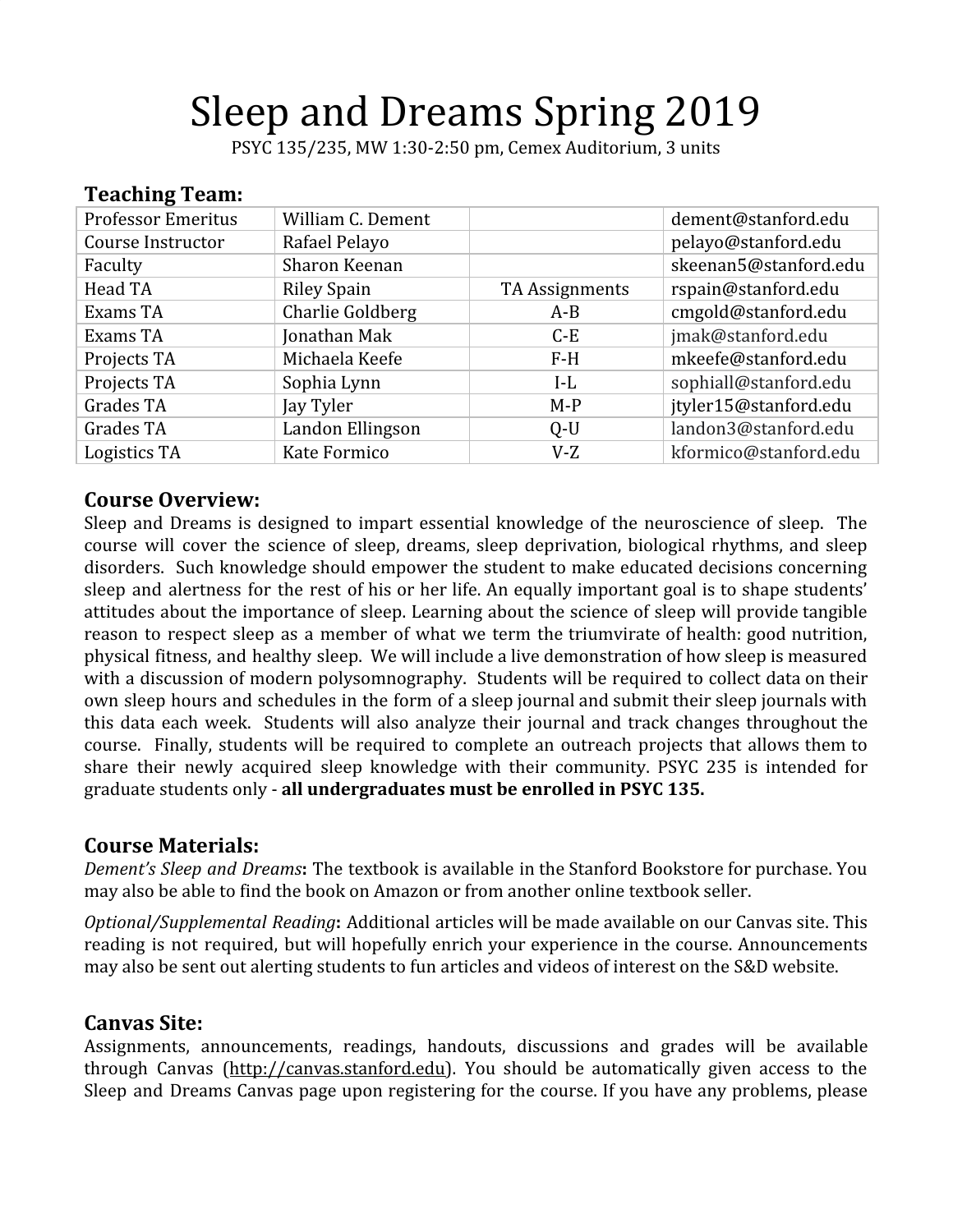email the Head TA immediately. Please note that most handouts and supplemental readings will be made available online only to conserve paper, so **REGULAR USE OF THIS SITE IS ESSENTIAL!**

## **Shoppers (students who join the class late):**

Students who join the class after the first week of class should speak to the Head TA to pick up any information they need to meet the first deadlines. Be sure to check Canvas for any materials and announcements you may have missed. Assignments that have been missed cannot be made up.

## **Teaching Assistants:**

Your primary means of getting personal assistance for the course, such as questions about grades, should be your assigned TA, as indicated on Canvas.

Since there are **no required sections** for this course, your TA is available to answer any questions you might have any day of the week via email or before or after class. He or she will also be the person who grades (most) assignments and who will you will submit bonus points to. Please put the words "Sleep and Dreams" or "S&D" in the subject of all emails to TAs to expedite their responses, and allow at least 24 hours for response. If a TA appears to be unresponsive, please follow up with the Head TA.

| Riley Spain   Head TA   rspain@stanford.edu                                                                                                                                                                                                                                                                                                                                                                                            |  |  |
|----------------------------------------------------------------------------------------------------------------------------------------------------------------------------------------------------------------------------------------------------------------------------------------------------------------------------------------------------------------------------------------------------------------------------------------|--|--|
| Riley Spain is an Economics major with a History minor. From LA, Riley<br>loves road trips and spending time outside, especially hiking, skiing, or<br>hitting the beach. On campus, Riley is a Hume Center Writing Tutor, the<br>Vice President of Corporate Outreach for Stanford Women in Finance,<br>and a member of Pi Beta Phi. She looks forward to passing along the<br>Sleep and Dreams experience to a new year of students! |  |  |
| Kate Formico   Exams TA   kformico@stanford.edu                                                                                                                                                                                                                                                                                                                                                                                        |  |  |
| Hi! My name is Kate Formico and I am an undeclared sophomore from<br>Saratoga, California. I play on the Stanford Women's Volleyball team and<br>in my spare time I enjoy hiking, going to the beach, and playing with my<br>dog. Sleep and Dreams was one of my favorite classes last year, so I am<br>very excited to be a TA this year!                                                                                             |  |  |
| Jonathan Mak   Exams TA   jmak@stanford.edu                                                                                                                                                                                                                                                                                                                                                                                            |  |  |
| Jonathan is a senior studying Electrical Engineering with a<br>concentration in bioelectronics. His passions include playing basketball,<br>singing, and of course, sleeping. He loves traveling, and has been to<br>different parts of the globe including Africa and Asia.                                                                                                                                                           |  |  |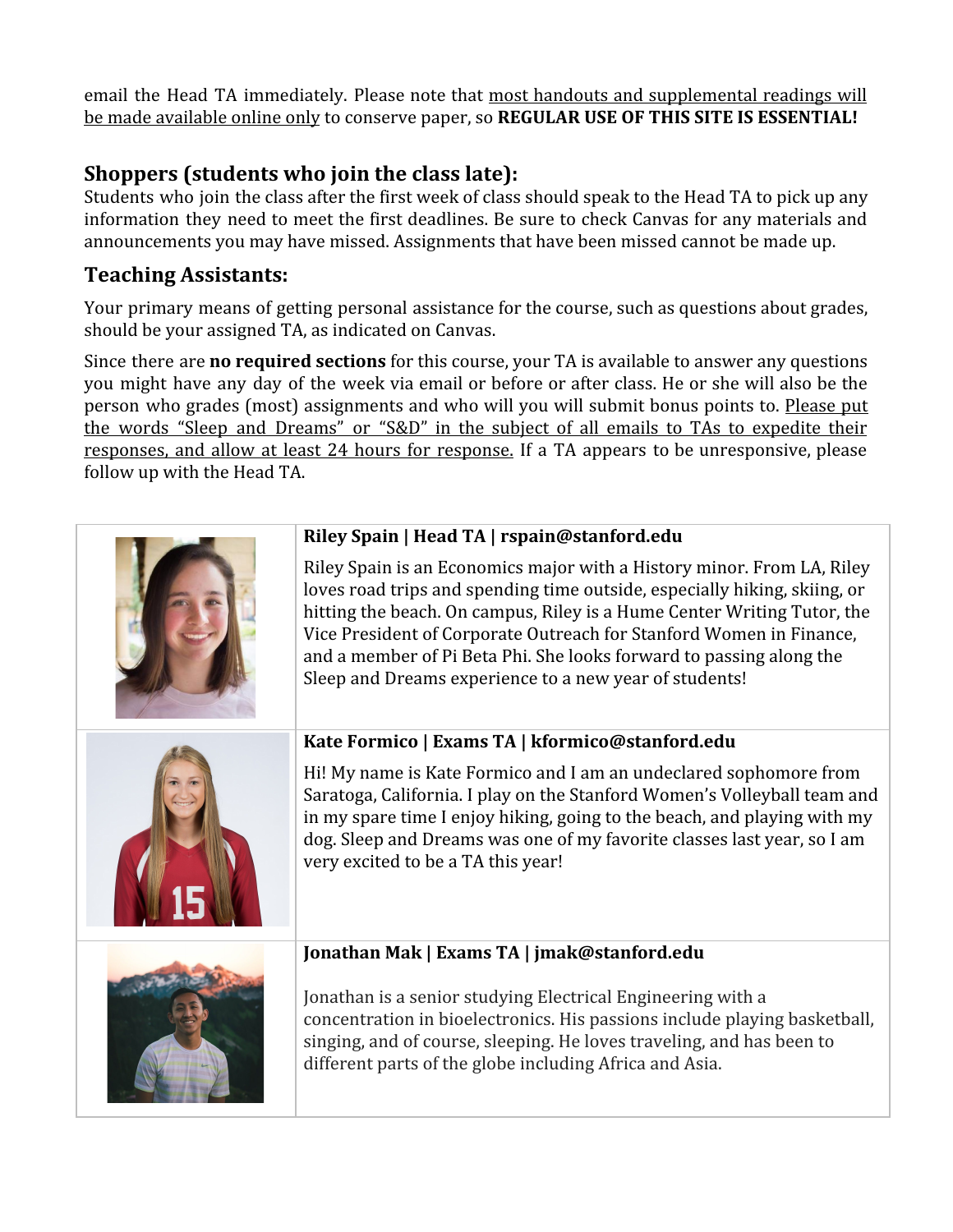| Michaela Keefe   Projects TA   mkeefe@stanford.edu<br>Michaela is a junior majoring in Political Science and minoring in<br>Psychology. She is on the Stanford Women's Volleyball team, has a<br>Golden Retriever named Hoover, and loves the beach. She is looking<br>forward to TAing for one of her favorite classes at Stanford this quarter!                                                                                                                                                                     |
|-----------------------------------------------------------------------------------------------------------------------------------------------------------------------------------------------------------------------------------------------------------------------------------------------------------------------------------------------------------------------------------------------------------------------------------------------------------------------------------------------------------------------|
| Sophia Lynn   Projects TA   sophiall@stanford.edu<br>Sophia is a sophomore and prospective Product Design major. From Los<br>Angeles California, she is also a member of the Women's Rowing team<br>and is excited to be TAing this year!                                                                                                                                                                                                                                                                             |
| Jay Tyler   Grades TA   jtyler15@stanford.edu<br>Hi! My full name is Jabiari Jawan Tyler but I go by Jay. I've always been<br>fascinated by the human mind whether that be its amazing power or its<br>pitfalls. Using practices and information I learned in sleep and dreams, I<br>was able to acquire the skills to not only get more sleep, but also better<br>sleep in pursuit of improving my performance as a student and as an<br>athlete.                                                                    |
| Landon Ellingson   Grades TA   landon3@stanford.edu                                                                                                                                                                                                                                                                                                                                                                                                                                                                   |
| Landon is a junior studying human biology, concentrating in healthcare<br>policy. He was born and raised in Jefferson, WI, and he will love the<br>Wisconsin Badgers until the day he dies. Some activities he enjoys are:<br>grabbing a thing, spinning, then throwing the thing. He listens to<br>southern hip hop & rap, death metal, and classical music. His favorite<br>TV shows are Family Guy, Ozark, and How I Met Your Mother. Favorite<br>movies are Interstellar, Gran Torino, and the Godfather Trilogy. |
| Charlie Goldberg   Logistics TA   cmgold@stanford.edu                                                                                                                                                                                                                                                                                                                                                                                                                                                                 |
| Charlie is a sophomore studying Management Science and Engineering.<br>He grew up in New York City and is a big Giants fan. In his free time, he<br>enjoys playing poker and backgammon with friends.                                                                                                                                                                                                                                                                                                                 |
|                                                                                                                                                                                                                                                                                                                                                                                                                                                                                                                       |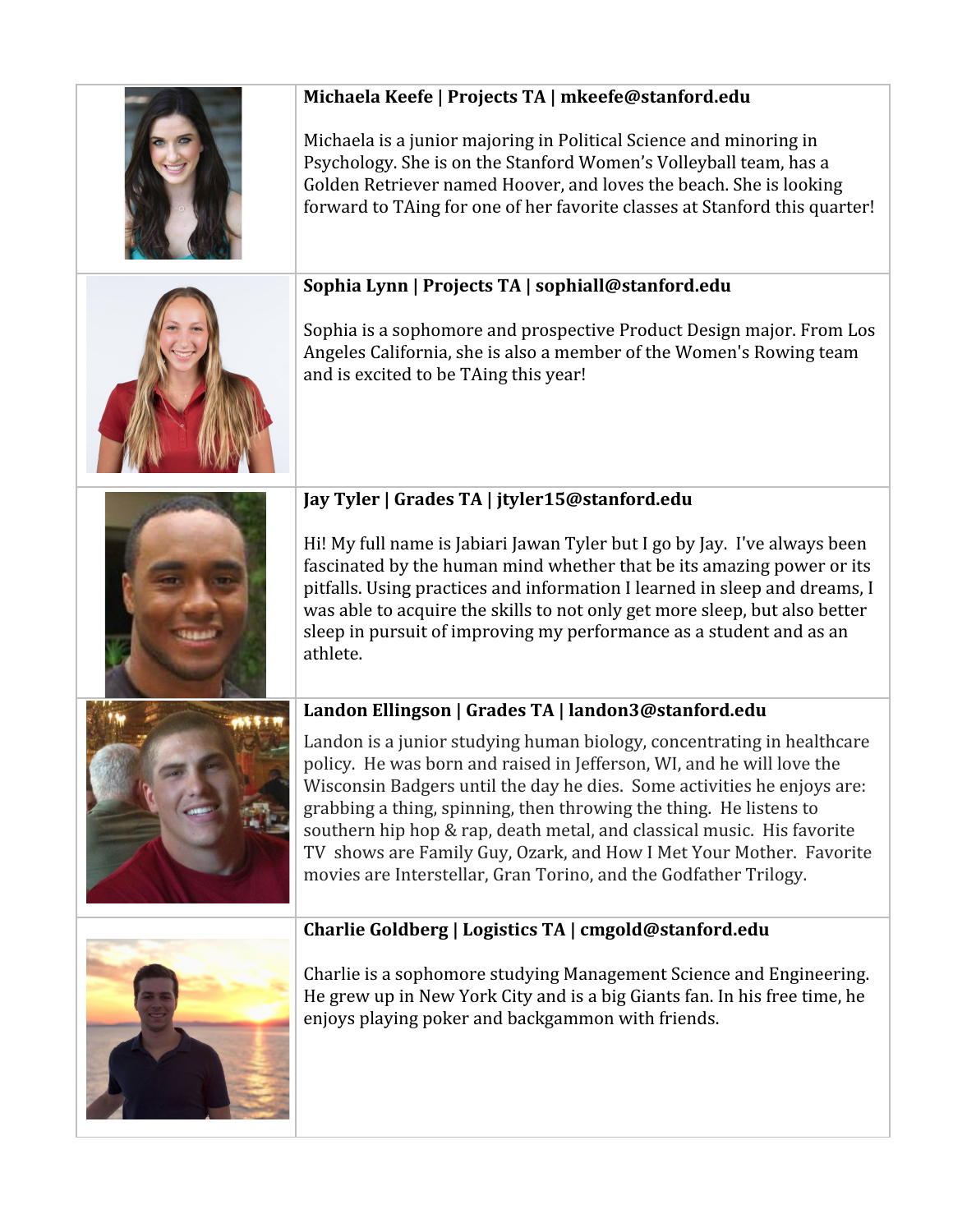## **Course Requirements and Grading:**

Grading of assignments and exams will follow the breakdown below. We will happily give A+'s to deserving students!

| <b>Projects</b>              | <b>Exams</b>           | <b>Total</b>    |
|------------------------------|------------------------|-----------------|
| Outreach Project: 300 points | Midterm: 200 points    | 1000 Points     |
| Sleep Project: 200 points    | Final Exam: 300 points | + Bonus Points! |

#### **Outreach Project:**

The outreach project offers you an opportunity to take what you're learning in the course and share that knowledge with your classmates, the surrounding communities, students in neighboring high schools, and people all over the world via the class website and any other platform you may devise. As you will find on the project handout, there are several different types of projects you can choose to do, in addition to an option to create your own type. Depending on which of the options you choose, you may want to and/or be required to work individually or collaboratively. Please consult the handout for specific guidelines for each type of project. **Please direct all Outreach Project questions to the Projects TA.**

**Deadlines:** You must submit a **proposal** for your Outreach project on **Wednesday, April 17th.** Late approval submissions will lose points. The Outreach Project is due by the end of day on **Wednesday, May 22nd.** All assignments turned in after **11:59PM** will be considered late. There will be a **10% deduction for each late day**, including days on the weekend. No additional late projects will be accepted after **Monday, May 27th.**

## **Sleep Project:**

The Sleep Project is an essential way for you to understand how sleep affects your own day-to-day life. It is designed for you to observe patterns in your own sleep or wakefulness by tracking personal data (e.g. sleep/wake times and alertness levels). Throughout the quarter, you will be submitting a Sleep Journal with this data each week. Because the Sleep and Dreams course fulfills a science requirement, the Sleep Journal Project teaches experimental measurements and data analysis. Please consult project handouts for further details. Should you have specific questions about the project, **please direct all Sleep Project questions to the Projects TA**.

**ASQ Survey**: The ASQ is a sleep survey worth a total of **25 points** of the total Sleep Project grade. You will have to complete the survey once at the beginning of the quarter for 12.5 points, and again at the end of the quarter for another 12.5 points. The first part of the ASQ survey is due by **Wednesday, April 10th.** The due date for the second part of the survey is **Monday, June 3rd.** You will be reminded via Canvas. **No late submissions will be accepted.**

**Final Sleep Project Deadline:** The sleep project is due by the end of lecture on **Wednesday, May 29th**. There will be a **10% deduction for each late day**, including the weekend. The last day to turn in a project is **Monday, June 3rd**. Any projects turned in after will not be accepted.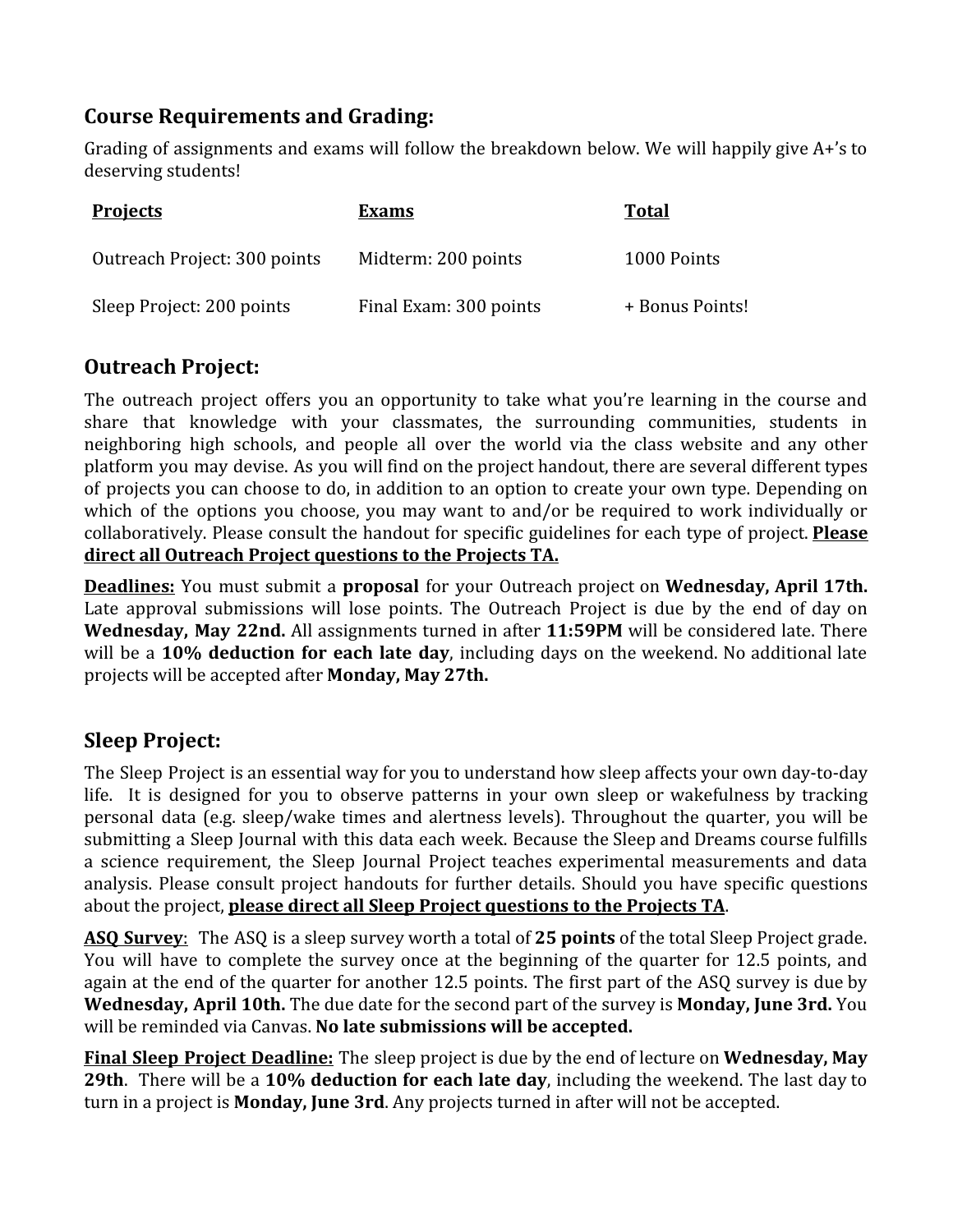#### **Midterm and Final:**

There will be two written examinations in this course, a **midterm** during the normal class time on **Wednesday, May 8th** and a **final** on **Monday, June 10th from 3:30-6:30PM**. The locations of the final will be announced via Canvas as the date approaches. An alternate exam time may be scheduled only for those with valid need, limited to university sanctioned athletic/extracurricular events, OAE/DCR, and other extraordinary circumstances. (NOTE: This does not include accommodating earlier departure from campus or class conflicts due to double booking). **If you think you need an alternate exam, please email the logistics TA at least two weeks prior to the exam, or as soon as possible, to coordinate scheduling. Note that only one alternate exam time will be offered (this quarter it will be the Thursday of Week 10, time TBD).**

*Please note that our exam review sessions will not be scheduled to accommodate for alternate exams. If you choose to take an alternate exam, then you are forfeiting the opportunity to have a review session beforehand.*

#### **Bonus Points:**

The Sleep and Dreams bonus point system is designed to provide a way for those who desire to reach the next grade plateau to do so by delving deeper into the world of sleep. In addition, there are smaller sized bonus points given out for class-related efforts. **For details on how to earn bonus points, please see the Earning Bonus Points handout in Canvas.** The last day to earn bonus points is **Wednesday, June 5th.**

#### **Drowsiness is Red Alert:**

Be aware that any student who falls asleep during class may get woken up by a cool squirt of water to the face. You will have to stand up and yell the class mantra, "**Drowsiness is red alert!**" to demonstrate retrograde amnesia and spread the DIRA message.

#### **Students with Documented Disabilities:**

Students who may need an academic accommodation based on the impact of a disability must initiate the request with the **Office of Accessible Education (OAE**). Professional staff will evaluate the request with required documentation, recommend reasonable accommodations, and prepare an Accommodation Letter for faculty dated in the current quarter in which the request is made.

Students should contact the OAE as soon as possible since timely notice is needed to coordinate accommodations.

**OAE Address:** 563 Salvatierra Walk.

**Phone:** 650-723-1066

**URL:** <http://studentaffairs.stanford.edu/oae>

\*\***After the accommodation is finalized, please email the Logistics TA with the documentation. Teaching staff must receive appropriate documentation two weeks before the midterm exam in Week 6.**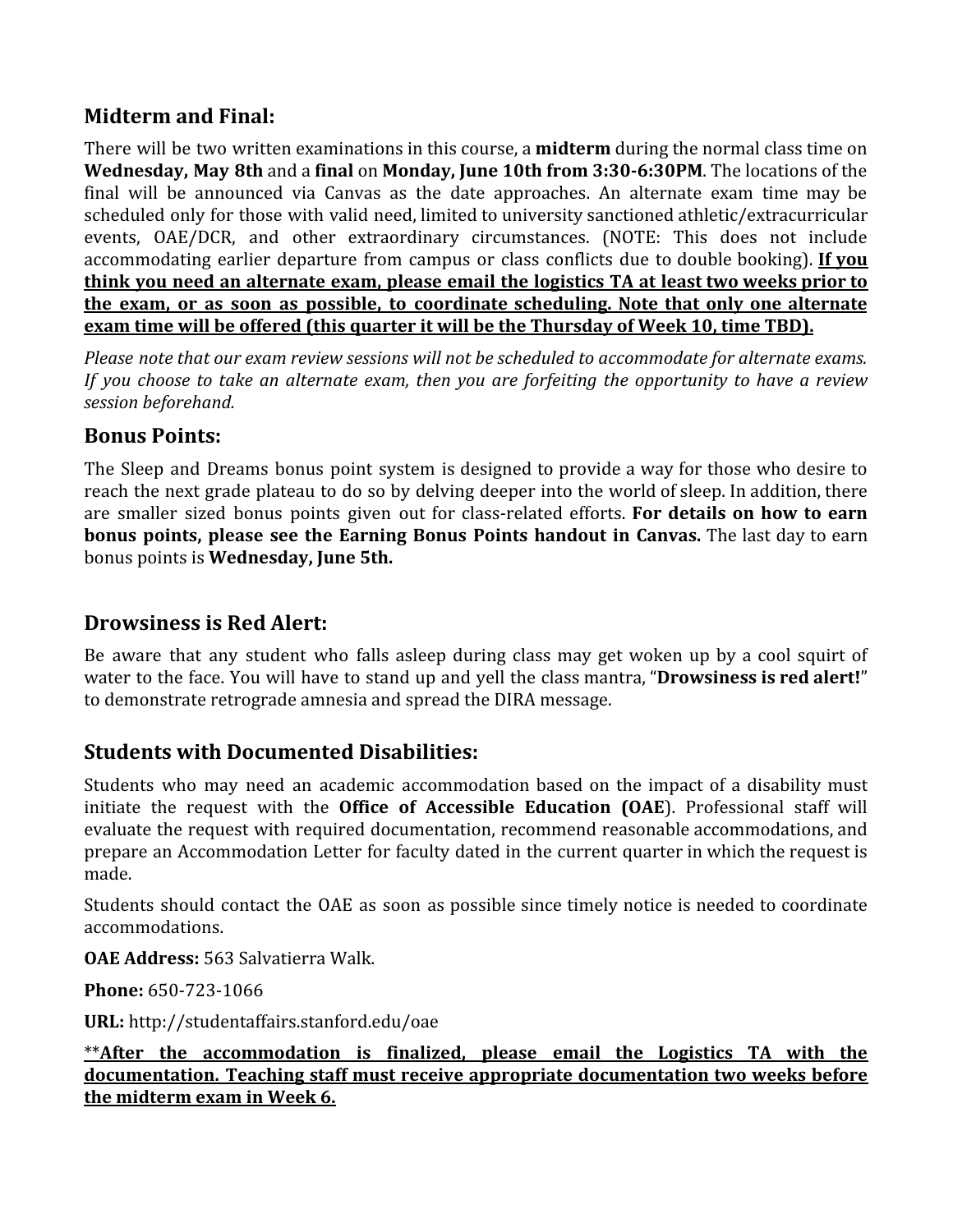## **Lecture/Reading Schedule:**

**Lecture Schedule**

The lecture schedule on the following pages will serve as a guide to the course. Dr. Pelayo intends to maintain a bit of flexibility depending upon the circumstances (such as guest lecturer availabilities) but this schedule is more or less the path the class will take. **Any changes will be announced via Canvas, so please be sure to pay attention to class announcements!**

Also included in the schedule is the required reading for each class session. We recommend that you have the reading completed **BEFORE** lecture, and can't stress how advantageous this will be to your overall learning. Readings outside of the textbook can be found on Canvas.

|                | ** Guest lectures are subject to change. However, assignment due dates will not change. |             |                                                                                                                |                            |                                                                |  |
|----------------|-----------------------------------------------------------------------------------------|-------------|----------------------------------------------------------------------------------------------------------------|----------------------------|----------------------------------------------------------------|--|
| <b>Week</b>    |                                                                                         | <b>Date</b> | Lecture                                                                                                        | Required<br><b>Reading</b> | <b>Assignments &amp; Events</b>                                |  |
| $\mathbf{1}$   | M                                                                                       | $1-Apr$     | Lecture 1 - Normal Sleep I                                                                                     | Textbook:<br>Preface, Ch 1 | Get Textbook at Bookstore / Online                             |  |
|                | W                                                                                       | 3-Apr       | Lecture 2 - Normal Sleep II                                                                                    | Textbook:<br>Ch 2, 3, 4    | Sleep Journal Intro Handout                                    |  |
| $\overline{2}$ | $M_{\odot}$                                                                             | 8-Apr       | Lecture 3 - Sleep Debt &<br>Insomnia                                                                           | Textbook:<br>Ch 5, 6, 7    | Start Sleep Journals!                                          |  |
|                | W                                                                                       | $10-Apr$    | Lecture 4 - Polysomnography<br>& Restless Leg Syndrome<br>In Class Demo                                        | Textbook:<br>Ch 14, 16     | Outreach Project Handout Available<br>ASQ + Initial Survey Due |  |
| 3              | M                                                                                       | $15-Apr$    | Lecture 5 - Dreams                                                                                             |                            | Sleep Journal #1 Due                                           |  |
|                | W                                                                                       | $17$ -Apr   | Lecture 6 - Dreams in<br>Psychotherapy<br>GL: Dr. Randy Charlton                                               | Textbook:<br>Ch 13         | Outreach Approval Due                                          |  |
| 4              | M                                                                                       | 22-Apr      | Lecture 7 - OSA                                                                                                | Textbook:<br>Ch 17         | Sleep Journal #2 Due                                           |  |
|                | W                                                                                       | 24-Apr      | Lecture 8 - Parasomnias                                                                                        |                            |                                                                |  |
| 5              | M                                                                                       | 29-Apr      | Lecture 9 - Surgical and Non<br><b>Surgical Treatments of OSA</b><br>GL: Dr. Stanley Liu & Dr.<br>Michael Awad |                            | Sleep Journal #3 Due                                           |  |
|                | W                                                                                       | $1-May$     | Lecture 10 - Lighting & Sleep<br>+ Jet Lag<br>GL: Dr. Jamie Zeitzer                                            | Textbook:<br>Ch 9, 10      |                                                                |  |
| 6              | M                                                                                       | 6-May       | Lecture 11 - Stress Reduction<br>and Sleep                                                                     |                            | Sleep Journal #4 Due<br>Midterm material ends                  |  |